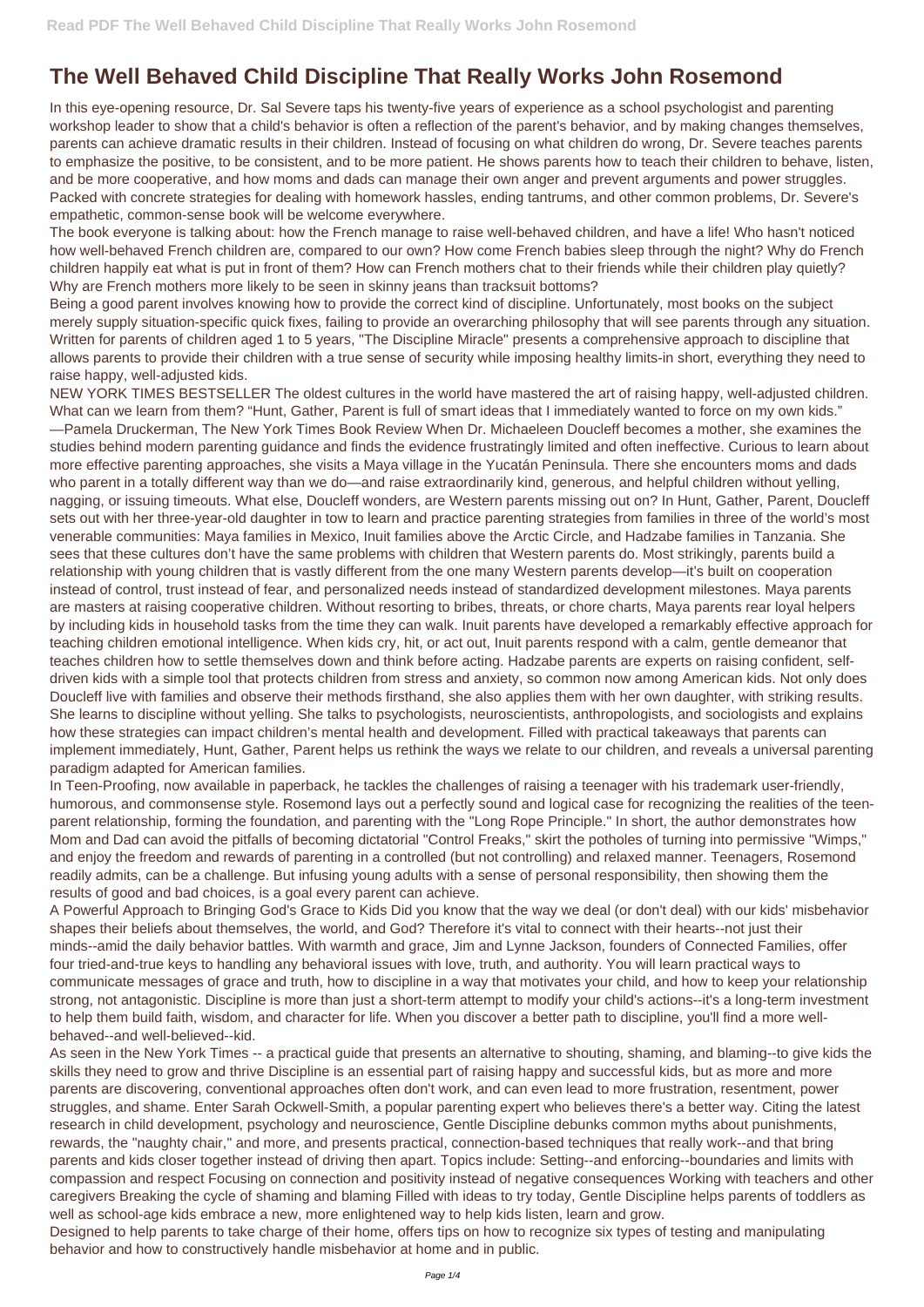International bestseller As seen in The Wall Street Journal--from free play to cozy together time, discover the parenting secrets of the happiest people in the world What makes Denmark the happiest country in the world--and how do Danish parents raise happy, confident, successful kids, year after year? This upbeat and practical book presents six essential principles, which spell out P-A-R-E-N-T: Play is essential for development and well-being. Authenticity fosters trust and an "inner compass." Reframing helps kids cope with setbacks and look on the bright side. Empathy allows us to act with kindness toward others. No ultimatums means no power struggles, lines in the sand, or resentment. Togetherness is a way to celebrate family time, on special occasions and every day. The Danes call this hygge--and it's a fun, cozy way to foster closeness. Preparing meals together, playing favorite games, and sharing other family traditions are all hygge. (Cell phones, bickering, and complaining are not!) With illuminating examples and simple yet powerful advice, The Danish Way of Parenting will help parents from all walks of life raise the happiest, most welladjusted kids in the world.

The truth is, child rearing is not complicated. Therefore, it is not hard. There will be difficult moments, of course, . . . but if a parent is experiencing the rearing of a child or children as generally difficult--as emotionally, intellectually, and even physically exhausting, then the parent is doing something wrong. --John Rosemond, Family Building Trusted family psychologist John Rosemond has a revolutionary message for today's parents: Your grandparents' generation knew a lot more about raising children than all of today's experts. The experts have turned child rearing into a complicated, exhausting chore rather than the simple, straightforward task it should be. In Family Building: The Five Fundamentals of Effective Parenting, Rosemond outlines the five key principles of traditional parenting that are crucial to raising wellbehaved children today. \* It's about the family, not the children. \* Where discipline is concerned, it's about communication, not consequences; leadership not relationship. \* It's about respecting others, not high self-esteem. \* It's about manners and morals, not skills. \* It's about responsibility, not high achievement. Each chapter includes questions from real parents faced with real-life parenting challenges, and in his typical no-nonsense style, Rosemond provides practical solutions. Family Building restores common sense to parenting and puts the parents back in charge. Once again, John Rosemond delivers child-rearing wisdom that no parent should miss.

When confronting the challenge of disciplining their children, moms and dads often default to the ways their own parents disciplined them, sometimes with harmful results. In High Five Discipline, mom and practicing pediatrician Dr. Candice Jones shows parents a better way. This positive parenting guide helps parents understand child development and how the ways that children are disciplined shapes not only their behavior but their overall health and well-being. Dr. Jones coaches parents to understand their child's developmental stages and their own motivations to create a family discipline plan that manages misbehavior and encourages good behavior. Her advice is packed with developmentally appropriate strategies to tame tantrums, stop sibling squabbles, and reward better behavior, to create a calmer, more harmonious home.

Discipline that you and your child will feel good about! At last, a positive discipline book that is chock-full of practical tips, strategies, skills, and ideas for parents of babies through teenagers, and tells you EXACTLY what to do "in the moment" for every type of behavior, from whining to web surfing. Parents and children today face very different challenges from those faced by the previous generation. Today's children play not only in the sandbox down the street, but also in the World Wide Web, which is too big and complex for parents to control and supervise. As young as age four, your children can contact the world, and the world can contact them. A strong bond between you and your child is critical in order for your child to regard you as their trusted advisor. Traditional discipline methods no longer work with today's children, and they destroy your ability to influence your increasingly vulnerable children who need you as their lifeline! Spanking and time-outs do not work. You need new discipline tools! Help your child gain: · Strong communication skills for school, career, and relationship success. · Healthy self-esteem, confidence, and greater emotional intelligence. · Assertiveness, empathy, problem-solving, and anger-management skills. · A respectful, loving connection with you! You will gain: · An end to resentment, frustration, anger, tears, and defiance in your parentchild relationship. · Tools to respectfully handle most modern challenging parenting situations, including biting, hitting, tantrums, bedtimes, picky eating, chores, homework, sibling wars, smoking, "attitude," and video/computer games. · Help for controlling your anger "in the moment" during those trying times. · A loving, respectful, teaching and fun connection with your child! "Offers a wealth of ideas and suggestions for raising children without the use of punishment of any kind." Linda Adams, President and CEO of P.E.T. Parent Effectiveness Training and Gordon Training International "The world is in desperate need of gentle, caring discipline techniques. Judy Arnall has created a wonderful, nurturing guide that all parents can benefit from." Elizabeth Pantley, Author of The No-Cry Solution series of books. "Parents always prefer to be loving but often don't know how. Arnall's book debunks all the old beliefs about discipline through painful measures such as punishment, consequences or bribes and provides far more effective and kind ways to raise well behaved and thriving children." Naomi Aldort, Ph.D., Author of Raising Our Children, Raising Ourselves BONUS! 50-page quick reference tool guide included Provides strategies for controlling obnoxious behavior in children, encouraging more positive behavior, and strengthening bonds within the family.

John Rosemond's A Family of Value presents a critical view of the child care literature of the past quarter century and argues for an end to overindulgent parenting and a return to the goal of instilling moral values, such as responsibility, respectfulness, and resourcefulness. Disciplining children means equipping them with the tools to succeed in life. In this unique guide, seasoned parents of eight, Bill and Martha Sears draw on personal experience and their professional knowledge as childcare experts to provide an authoritative approach to a broad range of disciplinary issues and practices.

For more than forty years and counting, family psychologist and best-selling author John Rosemond has been counseling parents about how to help children do their best in school. This new book draws on all of that knowledge and experience so that parents can set their kids on the path to success in education, even at age three. Dealing with common problems like how much and what kind of help to give with homework, what to do when a child misbehaves in school, and how to deal with academic performance that consistently falls below a child's ability level, Rosemond addresses every issue with time-tested advice and methods. Other books on schoolwork encourage lots of parental involvement. Not this one. Rosemond's approach will help parents disengage from homework and other hassles as they manage their children to even greater success in the classroom. Describing his behavior management strategies that are used by school systems all over the country, he writes with an entertaining, compelling style that will keep parents reading the valuable, helpful information in John Rosemond's Fail-Safe Formula for Helping Your Child Succeed in School, and the book promises to earn high marks for both parents and children. A psychotherapist and educator shares practical advice and insights into dealing with the everyday problems of raising children, explaining how to encourage compassion and respect in a child, develop a child's sense of self-discipline, avoid no-win discipline styles, and more. Original. Provides guidance for parents on a range of child behavioral problems, from simple disobedience to criminal delinquency, and demonstrates how to implement an eight-step program that encompasses parenting skills and improved parent-child relations. Reprint. From the author of Expecting Better and The Family Firm, an economist's guide to the early years of parenting. "Both refreshing and useful. With so many parenting theories driving us all a bit batty, this is the type of book that we need to help calm things down." —LA Times "The book is jampacked with information, but it's also a delightful read because Oster is such a good writer." —NPR With Expecting Better, awardwinning economist Emily Oster spotted a need in the pregnancy market for advice that gave women the information they needed to make the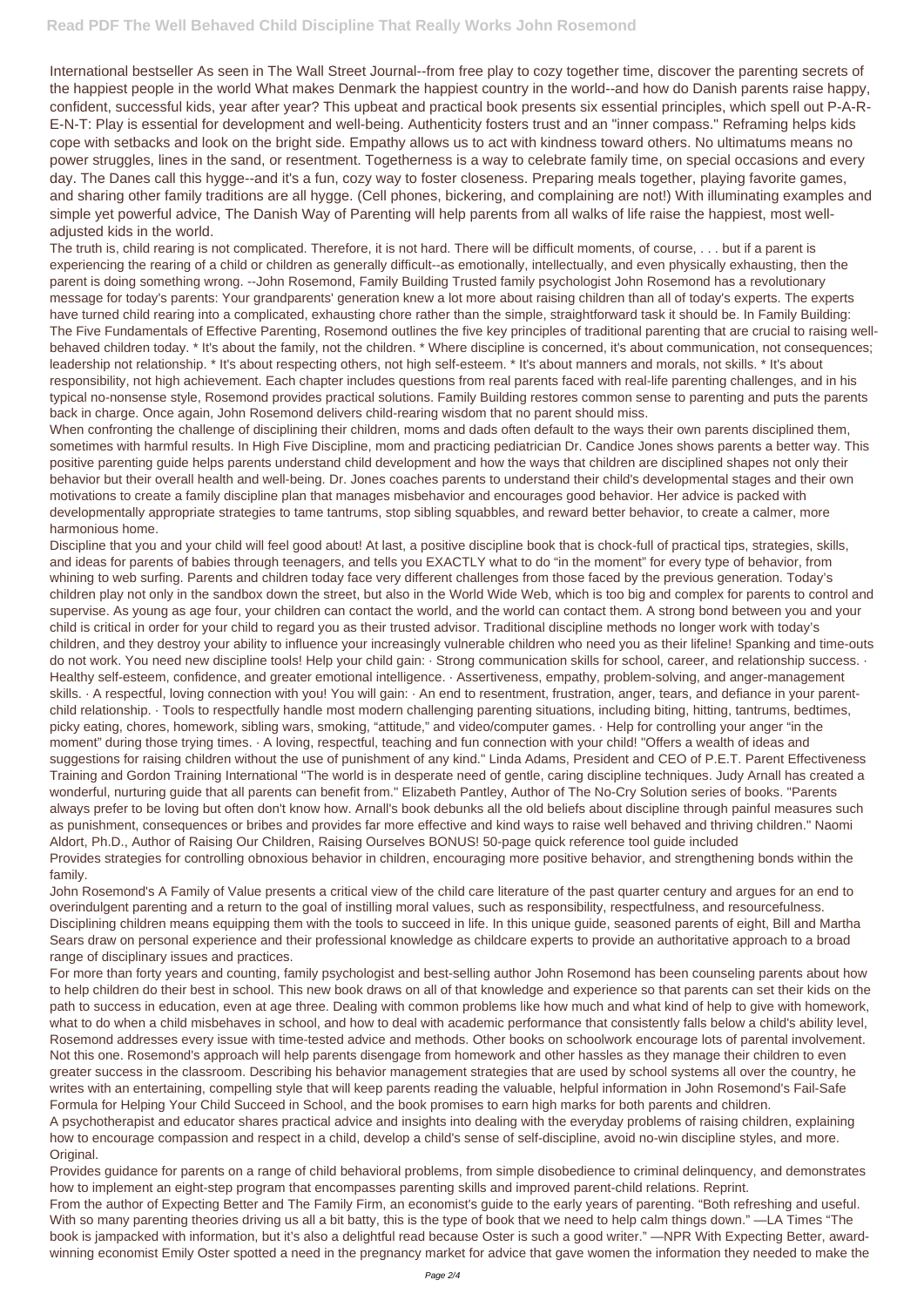best decision for their own pregnancies. By digging into the data, Oster found that much of the conventional pregnancy wisdom was wrong. In Cribsheet, she now tackles an even greater challenge: decision-making in the early years of parenting. As any new parent knows, there is an abundance of often-conflicting advice hurled at you from doctors, family, friends, and strangers on the internet. From the earliest days, parents get the message that they must make certain choices around feeding, sleep, and schedule or all will be lost. There's a rule—or three—for everything. But the benefits of these choices can be overstated, and the trade-offs can be profound. How do you make your own best decision? Armed with the data, Oster finds that the conventional wisdom doesn't always hold up. She debunks myths around breastfeeding (not a panacea), sleep training (not so bad!), potty training (wait until they're ready or possibly bribe with M&Ms), language acquisition (early talkers aren't necessarily geniuses), and many other topics. She also shows parents how to think through freighted questions like if and how to go back to work, how to think about toddler discipline, and how to have a relationship and parent at the same time. Economics is the science of decision-making, and Cribsheet is a thinking parent's guide to the chaos and frequent misinformation of the early years. Emily Oster is a trained expert—and mom of two—who can empower us to make better, less fraught decisions—and stay sane in the years before preschool.

Provides a child-rearing guide for difficult-to-handle children and is intended for parents needing help with sibling rivalry, ADHD, low self esteem, and other birth-adolescent issues.

A smart, easy-to-implement, and unique approach to positive disciplining Drawing on her highly successful methods developed in her private practice, Dr. Cristine Chandler lays out clear, step-by-step instructions to help parents foster good behavior in their children based on the positive premise: that children behave well when they understand clearly what is expected of them. Most discipline problems occur when parents are inconsistent about what they expect. Four Weeks to a Better-Behaved Child shows parents how to implement the "4Cs" of discipline in their daily practice: use clear, consistent, contingent consequences. Moreover, in this concise, straightforward book, Dr. Chandler challenges several commonly used approaches to discipline and provides alternatives. She shows parents: Why punishment is often the least effective way to discipline children Why anger never works Why "time-out" works only sometimes--and what to do instead How to use consequences to encourage--and get--good behavior

The author discusses how parental overconcern with discipline can lead to adult dysfunction for a child later in life and argues for a better relationship with children based on communication, respect, and an emphasis on personal responsibility.

The Everything Parent's Guide to Positive Discipline gives you all you need to help you cope with behavior issues, both large and small. Written by noted psychologist Dr. Carl E. Pickhardt, this authoritative, practical book provides you with professional advice on dealing with everything from getting your kids to do their homework to teaching them to respect their elders. The Everything Parent's Guide to Positive Discipline shows you how to: - Set priorities; - Promote communication; - Establish the connection between choice and consequence; - Enforce punishment; - Change discipline style to reflect the age of the child; - Work with your partner as a team. The Everything Parent's Guide to Positive Discipline is guaranteed to help you keep the peace, and raise a well-behaved child in any home!

"Jane Nelsen, author of the successful Positive Discipline series, has now compiled a toolkit for parents to teach their children creative cooperation and self-discipline, with success stories from parents worldwide"--

Renowned and respected family psychologist John Rosemond blames child-centered parenting books from recent decades for creating a generation of dependent, often defiant children. He sets the record straight in The New Six-Point Plan for Raising Happy, Healthy Children, an updated version of his highly successful book published more than fifteen years ago. Booms in technology and mass media have created significant changes in society in the last two decades. The text in this revised book has been thoroughly updated to reflect today's society, yet the foundation of Rosemond's timeless and effective approach remains constant. He encourages families to return to tried-and-true, fundamental parenting truths that people did naturally before the "new science of parenting": \* Parents aren't their children's friends; they are their leaders. \* Parents are at the center of a family-not kids. \* Your marriage must come before your children. Each chapter includes easy-torelate-to questions from parents, which Rosemond answers with both common sense and a sense of humor. For families feeling overwhelmed by competing advice about parenting, this book will ground them with logical, proven approaches to the most significant challenges parents face today. From issues such as self-esteem and discipline to television and chores, this straightforward guidance will facilitate a return to parent-centered families where children are raised into responsible adults.

Combining John Rosemond's most popular works "Parent Power" and "The Six Point Plan" in one volume, this is the complete parenting philosophy of one of America's foremost experts in the field. This new edition contains updated and revised material and joins the content of both of the original books.

Argues that toilet training should be a simple, uncomplicated process, beginning at eighteen months or sooner, involving the child going naked from the waist down at home for a short time, and gives advice on common situations.

The Well-Behaved ChildDiscipline That Really Works!Thomas Nelson

A child talks back to her mother. A teenager starts slamming doors and giving dirty looks. A naughty toddler seems to enjoy the negative response he gets from his exhausted parents. When misbehaviors begin, they can quickly escalate into an uphill battle of yelling, tears, and resistance--on both sides. This guide is a reassuring and realistic resource for parents struggling to find a positive balance with their kids, featuring guidance on how to: Set priorities for children of any age Open the lines of communication both ways Enforce punishments that teach rather than torture Work successfully with your partner Cultivate an environment of mutual respect With short takeaways at the conclusion of each chapter, this guide is the only resource you need to cope with behavior issues and raise a well-behaved child! Today's parents are all but completely disconnected from the commonsense parenting wisdom of their parents and grandparents. The selfesteem parenting revolution has erased the practical insights gathered by generations of parents about the best way to raise kids. In this book, John Rosemond seeks to recover this wisdom by resurrecting what parents of yesteryear tended to say. Maxims such as "because I said so," "children should be seen not heard," and "you're acting too big for your britches" are more than cute sayings for John. They are parenting principles, springing from a biblical view of the world. John makes the case that these principles from the good old days are just as valid today and will help parents to pass on values to their kids so that they can succeed at life. Grandma was right after all! We've seen the enemy, and they're small . . . and unionized. If anyone understands why children behave the way they do, it's internationally known psychologist and New York Times bestselling author Dr. Kevin Leman. Using the 7 principles of reality discipline, this father of five and grandfather of four reveals a practical, action-oriented game plan to - get kids to listen to parents - encourage healthy attitudes and two-way communication - turn off temper tantrums, minimize sibling rivalries, and foil finicky eaters - put parents back in the driver's seat - prompt longlasting, positive behavior and instill values - rear respectful, well-behaved children who become responsible difference makers in the world Thought-provoking questions at the end of each chapter and Dr. Leman's real-life examples give readers sure-fire techniques for developing a loving, no-nonsense approach for rearing children. With over a million satisfied customers, parents can't go wrong with this classic, perennial bestseller. 20 simple principles parents can implement to positively impact the behavior of their children. Created from the perspective of the child and based in love and respect, these principles are designed to strengthen the parent-child relationship and develop social skills that will benefit the young individual throughout his or her lifetime.

The celebrated Positive Discipline brand of parenting books presents the revised and updated third edition of their readable and practical